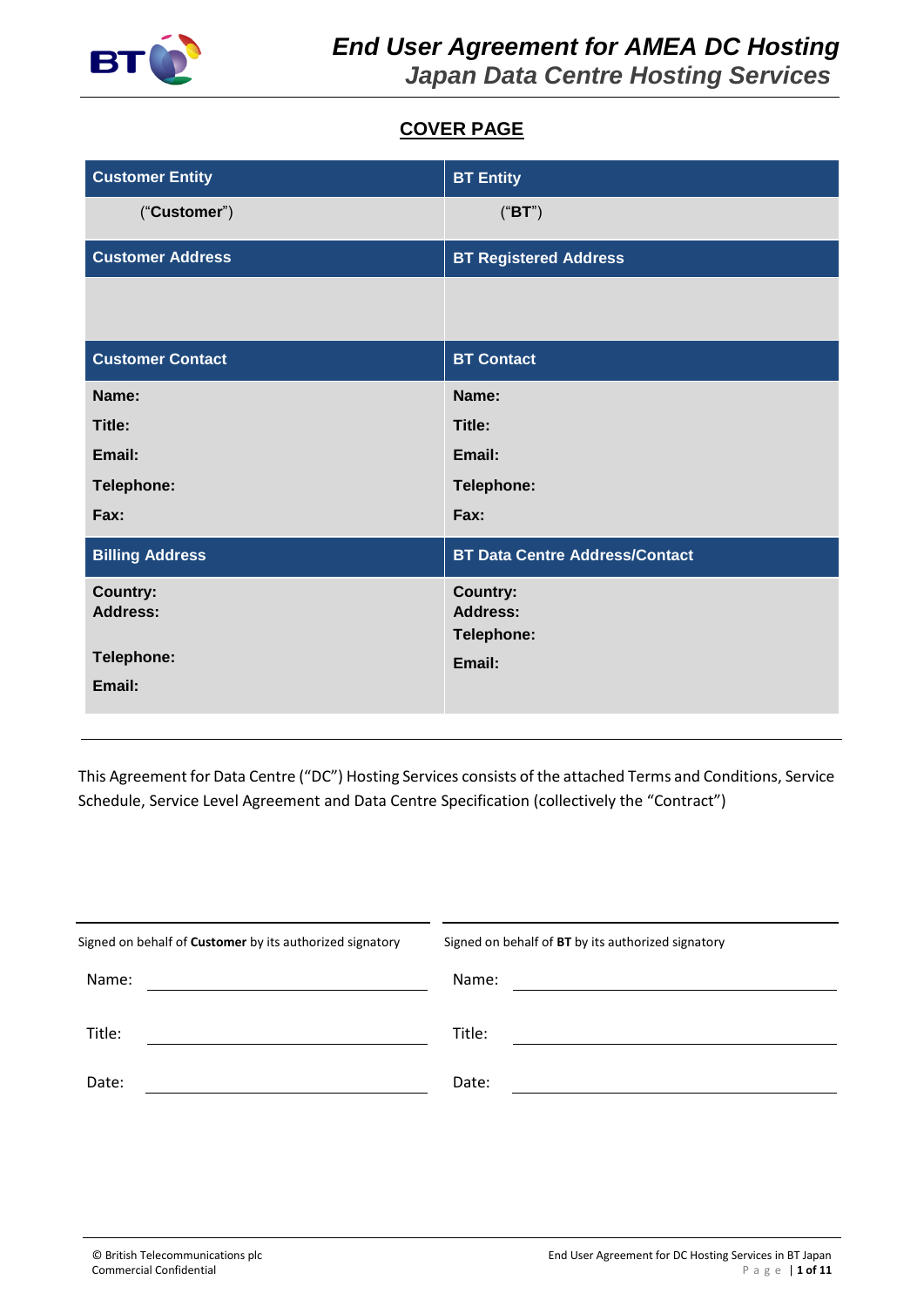

# **BT DATA CENTRE HOSTING SERVICE SCHEDULE**

# **SUMMARY OF CONTENTS – SERVICE SCHEDULE**

- 1 Service Description
- 2 Use of Customer Space
- 3 BT's Responsibilities
- 4 The Customer's Responsibilities
- 5 Customer Equipment
- 6 Early Termination
- 6 Title
- 7 No Lease
- 8 SLA

# **1. SERVICE DESCRIPTION**

#### **1.1. Overview**

The Service is the provision of a Footprint (or Footprints) in a Site in a controlled environment suitable for the installation of Customer Equipment. Additional optional components are required as indicated in this Service Schedule and will be set out in the relevant Order accompanying any Customer order. The parties note that the Customer may require additional services or terms that are not contemplated by this Service Schedule and these will be discussed and agreed on a case by case basis at the time of placing an Order. Any such changes will be either set out in the Order or will be dealt with by way of variation to this Service Schedule.

#### **1.2. Core Service Components**

The Site shall have the minimum Core Service Components listed below and shall comply with the attached detailed Data Centre Specification.

#### **1.2.1. Rack Space (or Footprints)**

- a) The Service will include a minimum of one Rack Space. The number of Rack Space to be supplied to the Customer is set out in the Charges Document.
- b) Each Rack Space will be on a raised floor at the selected Site. The dimension of size 700 mm width, 1000 mm depth, of maximum height 42U.
- c) The maximum floor load bearing capacity for each Footprint is 600 Kg

#### **1.2.2. Environment**

The Site offers the following support facilities:

- a) Raised floor airflow cooling supplied to each Footprint;
- b) maintenance of an average room air temperature at 24 degrees Centigrade within a tolerance of plus or minus 2 degrees Centigrade; and
- c) Cooling for a heat load of the machine room is 200KW ("Maximum Heat Output")

#### **1.2.3. Fire Detection and Suppression**

Each Site will be equipped with:

- (a) High Sensitivity Smoke Alarm System;
- (b) monitoring and alarm equipment;
- (c) portable fire extinguishers; and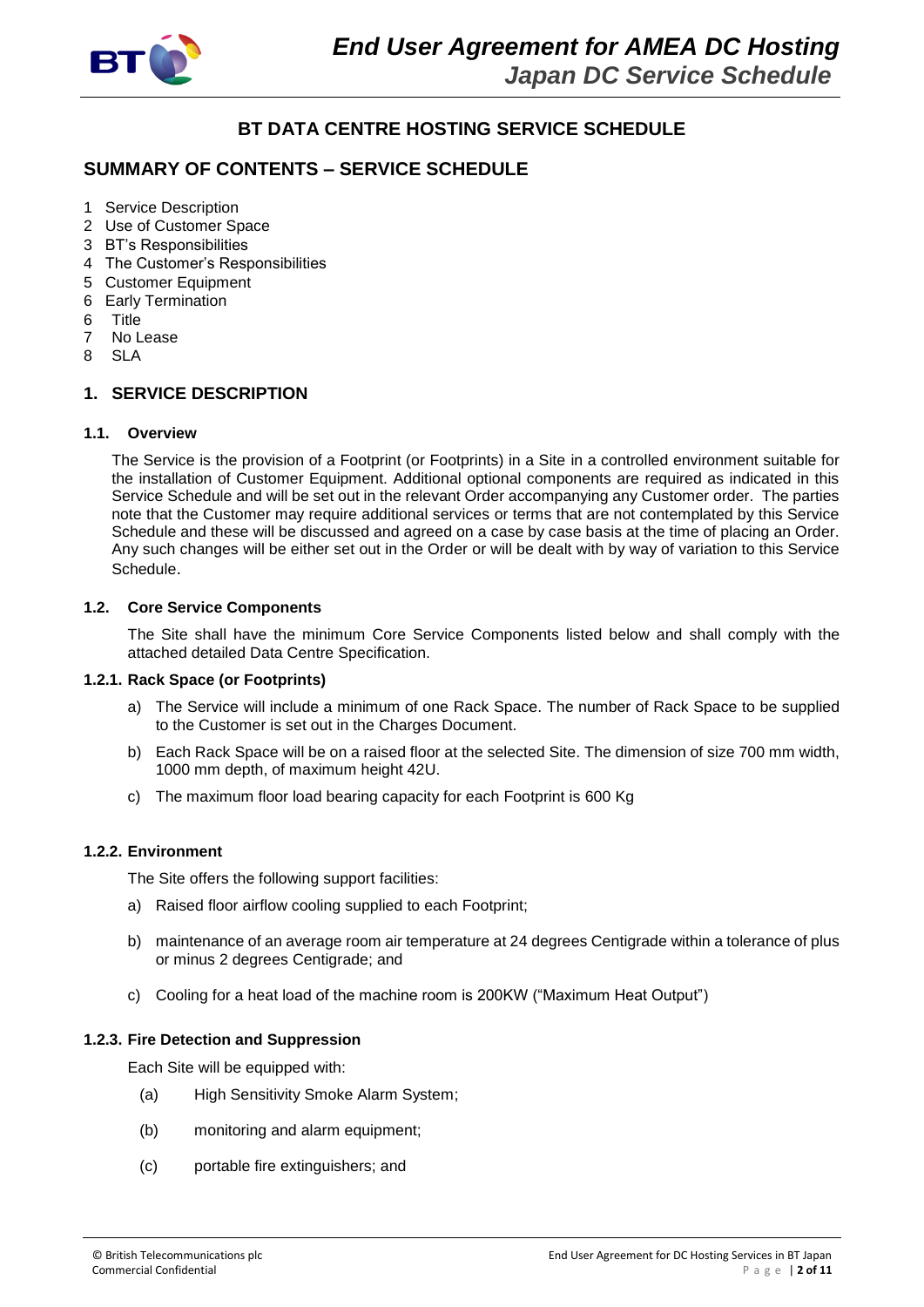

#### **1.2.4. Site Security**

Security Guards - Security guards or personnel will patrol the Site(s) 24x7x365.

The Site(s) is monitored by closed circuit TV cameras with alarms interconnected to an on-site monitoring system & recording system.

#### **1.2.5. Procedure for Access to Sites with Security Guards**

- (a) Upon arrival, Authorized Persons will be checked in against the required logs and asked to provide identification in the form of a valid identity card. Authorized Persons will be checked against a Supplier/ BT authorised list before entry is permitted; and
- (b) Site Owner representative will direct the Authorized Persons to the Footprint. The on site activities would be closely monitored. After completion of the work, the Authorized Persons could leave the site and return security pass card (if applicable).
- (c) Authorized Persons will comply with the data centre security policy attached in Annex 3 of this Schedule at each co-location property and Site.

#### **1.2.6. General Access**

- (a) From the Operational Service Date, Visitors will be granted access to the Footprint for two (2) days per Footprint, up to maximum of 20 days (i.e. 10 Footprints), for installation of Customer Equipment only. If the Customer requires additional access to the site to complete installation of the Customer Equipment, the customer may request additional access from BT. Visitors will be escorted by a BT representative to access the Footprint for two (2) days. Such escort by the BT representative is not a precondition to Visitors' access to the Footprint.
- (b) After Installation of the Customer Equipment is completed, Visitors will be granted two (2) visits per rack purchased each month ("General Access Quota"), with each visit the Customer can be on site for a maximum of six (6) hours, with actual time at the site being rounded to next whole hour. Any unused portion of the General Access Quota will not be carried forward to the next consecutive Month. If the Customer requires access to the site in excess of the General Access Quota, the Customer may request additional access from BT.
- (c) The Customer must pre-book any access to the Site within a minimum of Four (4) hours prior notice to BT. Booking must be registered by telephoning the Service Centre, logging a visit request and obtaining a ticket/docket number. Customer must register its visit via the registration procedures, which are applicable to the visited Site. However, in event of an emergency, the parties agree that duration of prior notice may be less than four (4) hours.

#### **i. Power**

- (a) Site Owner will provide electrical supplies to the Rack which can be fed from two dedicated Power Supply Units. The power rating at each Rack (per feed) will be 230V/240V AC.
- (b) Each 200VAC Power shall be fed from a 20A breaker in the case of 4 KVA and a 30 Amps breaker in the case of 6KVA & will terminate on separate power strips.
- (c) Electrical feeds to Racks will be backed up by the use of a standby generator and uninterrupted power supplies.

(d) L6 20R, L6 30R outlet type will be provided for Customer's use and the maximum gross power

consumption should be no more than 4 KVA and 6 KVA for each Footprint (" Maximum Power Load")

#### **b) Optional Components**

The following Service options are applicable to the Customer when specified in the Charges Document or Order Form.

# **i. Remote Hands**

- **1.** This Service option is only available to Customers who order a Rack to be supplied by BT for use on the Footprint.
- 2. "Remote Hands" means assistance by BT or the Site Owner to carry out routine tasks on behalf of the Customer at the nominated Footprint in accordance with the Customer's instructions. Such tasks may include Lamp Status Checking, Power Recycling, Button Pushing And/or removal/insertion of cords, cables and plugs.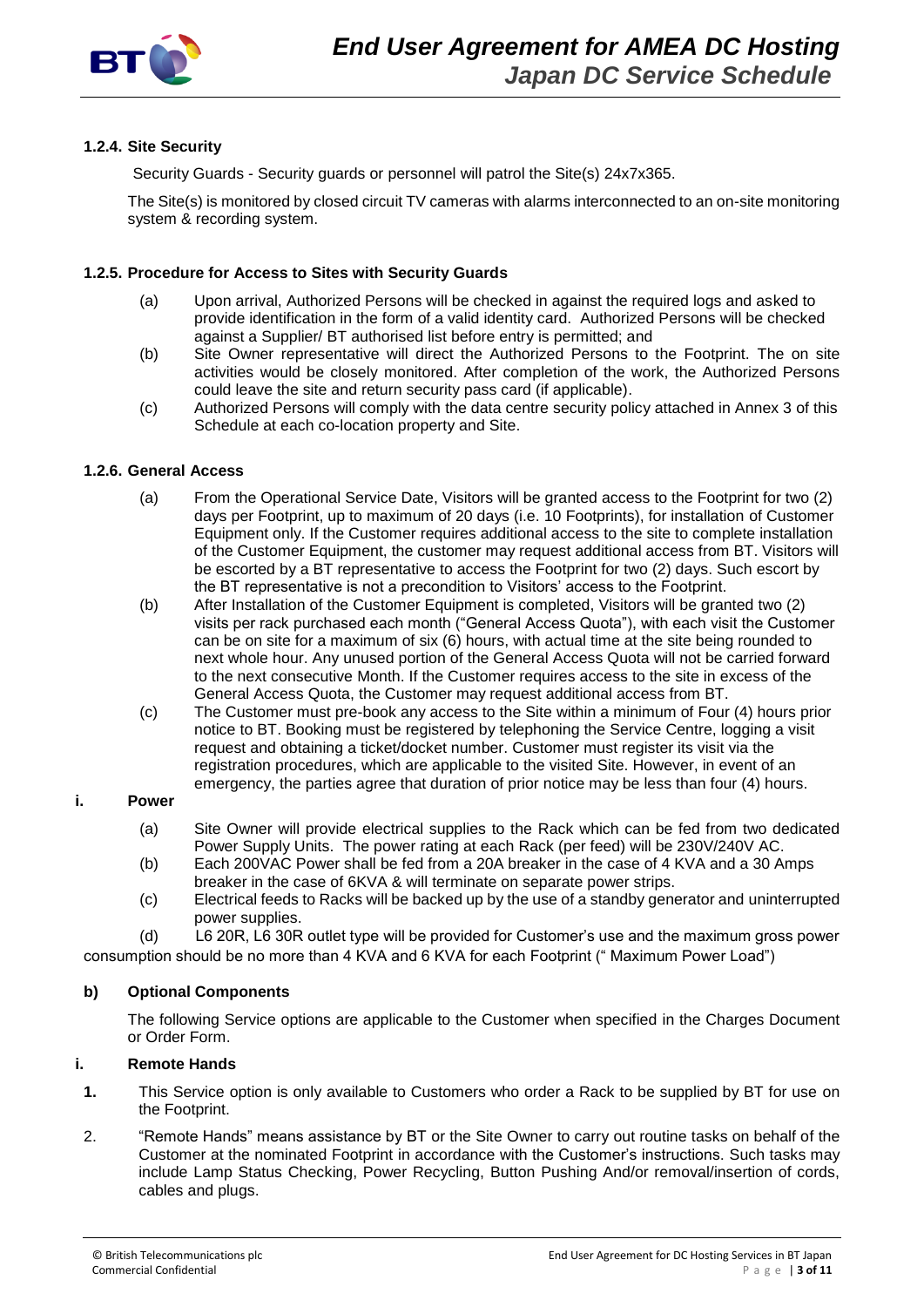

- 3. The Customer may request BT to perform Remote Hand Tasks for two (2) hours per Rack per Month, up to a maximum of twenty (20) hours in any Month ("Remote Hands Service Quota"). Each request to perform any Remote Hands Tasks will be classified as taking thirty (30) minutes and will be deducted from the Remote Hands Service Quota accordingly.
- 4. The Customer acknowledges that BT shall not be liable or responsible for any downtime caused by the above Basic Remote Hands Task defined as in 2, including any wrong instruction provided by the Customer or Customer's authorised representative.

#### **ii. Storage of Customer Equipment**

a) BT will make best effort to provide limited short term storage of equipment delivered to the Site but not able to be installed immediately including Racks, Internal Cabling, Servers, Monitors, Routers, Firewalls or equipment related thereto ("Stored Equipment") outside the Computer Hall at the Site.

#### **iii. Cabling Connection**

- a) BT will not provide a connection between the Footprint and the Distribution Frame. The connection to the Customer Equipment at the Footprint and Connection to the Network or any third party Network is not part of the service.
- b) BT reserves the right to make an additional charge for any cabling work where as a result of a request or requirement by the Customer.

### **b) Use of Customer Space**

The Customer acknowledges and agrees that nothing in this Service Schedule is intended to create any relationship of landlord and tenant between BT and the Customer and the Customer will have no right of exclusive possession of nor prohibit or restrict entry to the Rack Space by BT. BT will at all times retain control of, and all legal interest in the Rack Space and the Customer will not use the Rack Space or the Site for any purpose other than stated in this Service Schedule.

#### **c) BT's Responsibilities**

#### **a) Service Centre**

- i. BT will provide the Customer with the BT DC helpdesk contact information (either telephone or email, as appropriate) of designated contact points, collectively "**DC Helpdesk Centre or Service Centre**", which will be the Customer's contact points for reporting faults, making enquiries relating to the Service and, where applicable. logging Remote Hands, Visitor access and Media Handling requests 24 hours per day, 365 days a year.
- ii. A Remote Hands request must be registered by Customer authorised personnel through the DC Helpdesk Centre contact information. Alternatively, Customer can raise the relevant Request Form to be signed off by Customer authorised person to BT. All such request will be logged and BT will use reasonable endeavours to respond within sixty (60) minutes during Business Hours and within four (4) hours outside of Business Hours.
- iii. Any requirement for shorter respond time shall be incurred with additional charges and based on case by case basis.
- iv. The Customer acknowledges and agrees that the DC Helpdesk Centre shall only handle fault report, logging of incidents, attending any enquiries and escalating to the relevant parties that are strictly relating to the Service stated in the signed Charges Document or Order Form. BT reserves the right to reject any request, fault report, escalation or activities that are not related to the Service, and to impose additional charges to the Customer.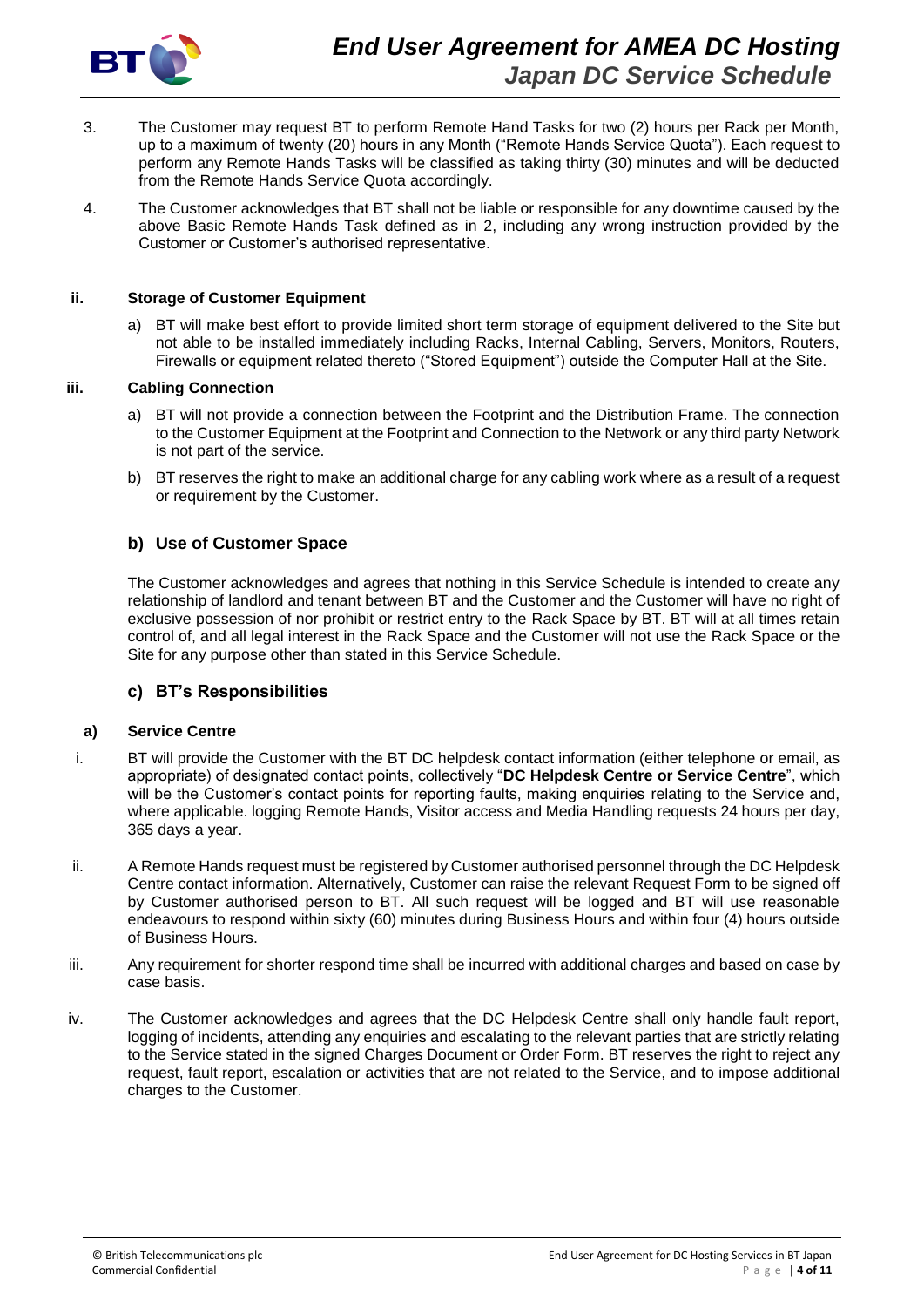

#### **b) Fault Reporting and Fault Repair**

- i. The Customer will provide BT with a Customer authorised person contact name and telephone number (if different from the details specified on the Charges Document or Order Form) for logging incident or fault reporting.
- ii. The Customer authorised person will report faults in the Service to the DC Helpdesk Centre using the reporting procedures.

#### **c) Planned Maintenance**

- i. From time to time, BT or the Site Owner may schedule maintenance of the Service. Where possible Planned Maintenance will be during low traffic periods outside Business Hours. Before doing so BT will give the Customer as much notice as possible, and whenever practicable will agree with the Customer when the Service will be suspended.
- ii. BT aims to give the Customer a minimum of seventy-two (72) hours prior notice before conducting Planned Maintenance.
- iii. BT shall have no liability to the Customer for interruptions of the Service due to maintenance activities carried out in a case of emergency or interruptions due to Planned Maintenance.
- iv. BT will use reasonable endeavours to schedule all cabling work within the Site, including any electrical work that affect the facility backbone, outside of Business Hours for operational and safety reasons.

#### **d) The Customer's Responsibilities**

#### **a) Administration**

- i. The Customer acknowledges that the Site and its facilities including the Customer Equipment may be subject to laws, regulations and guidelines governing environmental impact, electromagnetic interference, electromagnetic compatibility, hazardous materials, labelling and the like. The Customer will, therefore, ensure compliance with the Supplier's requirements in this respect in relation to the Customer Equipment, insofar as it is set forth in this Service Schedule.
- ii. The Customer shall ensure that the Customer Equipment is used in accordance with the terms of this service schedule, the Agreement & an applicable law.
- iii. The Customer must, and must ensure that its employees, contractors and representatives:
	- (i) keep the Footprint safe and compliant with all relevant occupational health and safety laws applicable;
	- (ii) not change, modify or interfere with the fabric of the Site or its systems (including the use of wall, floor or ceiling fastening devices, drilling of holes in the same floor or to seek to access the below floor or above ceiling spaces within the Site) except with the prior written approval of the Supplier to do so; and
	- (iii) not manipulate, adjust or otherwise interfere with any Supplier equipment or third party equipment within the Site.
- iv. The Customer must always provide BT with the relevant signed document from Customer authorised person for any confirmation of order of BT Services, including termination of contract, without which BT is unable to proceed.
- v. The Customer will provide BT with at least an official email from Customer authorised person and follow up with the relevant signed authorised document or form for any request raised by the Customer so as to enable BT to process and carry out the required activities.
- vi. The Customer will provide BT with the name(s) of the authorised individual(s) to contact (typically Primary and Secondary personnel) for service management matters ("Customer Contact") and all requisite contact details as set out in the Customer Contact Form. The Customer will notify BT of any changes to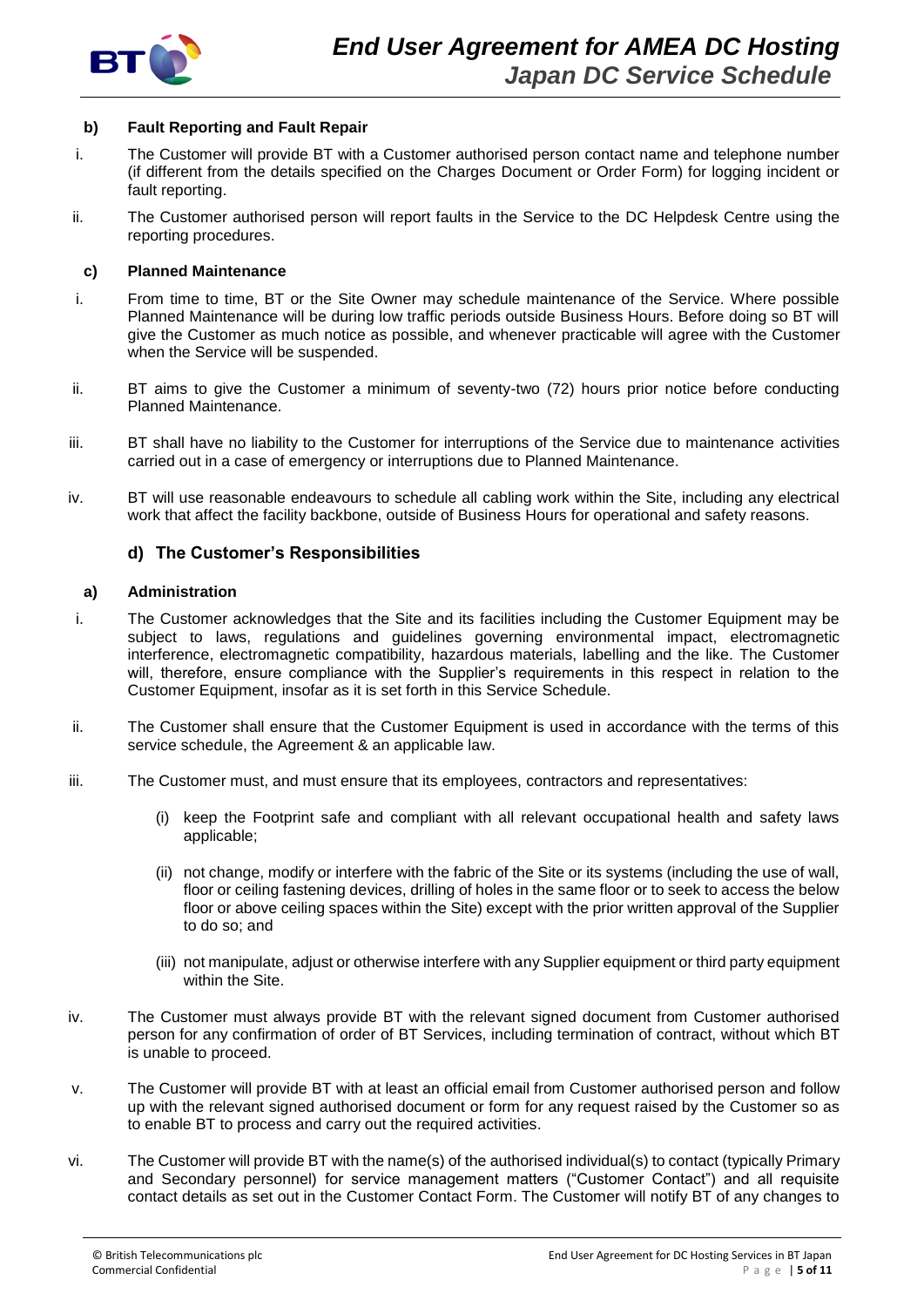

the Customer Contact details in writing as soon as practicable. The Customer Contact will be responsible for any issues relating to the Service, including providing BT assistance and information during implementation of the Service, reporting of any fault in the Service and for all subsequent fault management communications between BT and the Customer. The Customer Contact will be available 24x7x365. The Customer acknowledges that if the Customer Contact is not available at all such times, BT may not be able to meet the applicable response and restoration times (including any referred to in any applicable Service Level Agreement).

- vii. The Customer acknowledges that BT is entitled to treat instructions from the Customer Contact regarding the Service as bona fide authorised requests for and on behalf of the Customer.
- viii. In the event that any IP Address(es) assigned by the Supplier is/are used with the Customer Equipment, the Customer must strictly manage such IP Address(es) and ensure the use of such IP Address(es) does not violate any Applicable Law
- ix. BT or Site Owner may, with the prior consent of the Customer and without such consent in an emergency situation, suspend operation of the Customer Equipment if BT or Site Owner reasonably suspects the Equipment is interfering with the BT or Site Owner's telecommunications systems or network, other equipment in the Site or the safe and efficient operation of the Site; or is not used in accordance with the terms of this Service Schedule, the Agreement and any applicable law

# **e) Customer Equipment**

#### **a) Installation**

- i. The Customer will:
	- a) provide and install the Customer Equipment on the Rack Space(s) or in the Racks (as applicable) in accordance with this Service Schedule, the Rack Layout Diagram and the timetable agreed by BT;
	- b) ensure that the Customer Equipment is always in accordance with the Rack Layout Diagram, any changes to which shall be carried out through change control and shall be subject to BT's agreement, not to be unreasonably withheld;
	- c) not install any Customer Equipment which occupies more than the space available in the Location; and
	- d) clearly label all Customer Equipment, Racks, shelving and components
	- e) the subscribed rack are strictly not for storage of any non IT equipment.
	- f) installation and collection of the Customer Equipment on the Supplier supplied racks or the racks provided by Customers (as the case may be); and
	- g) installation and collection of adequate cable sustaining bars, power strips and other required accessories which shall be performed by Customer or by a Supplier approved installer either arranged by the Supplier at the Customer's request or by the Customer and in each case, at the Customer's cost
- ii. The Customer is responsible for:
	- a) subscribing the Internal Cabling and connecting the BT Equipment to any Customer Equipment; and
	- b) all testing and maintenance of the Customer Equipment to ensure that the installation has been correctly carried out by the Customer.
	- c) keeping the site clean and tidy by removing all packages and waste

If BT or a BT approved contractor is required to provide any materials or assist the Customer with any installation work, BT reserves the right to make an additional charge for such requests.

iii. The Customer must not connect the Customer Equipment that consumes electrical power that exceeds the capacity level of the Power Service ordered by the Customer under this Agreement. If the Customer Equipment draws a power loading that exceeds the level specified in the Order, the Supplier will charge the Customer for the additional usage of the Power Service. If the Customer refuses to pay the charge for the additional usage of the Power Service, the Supplier shall reduce the power supplied to the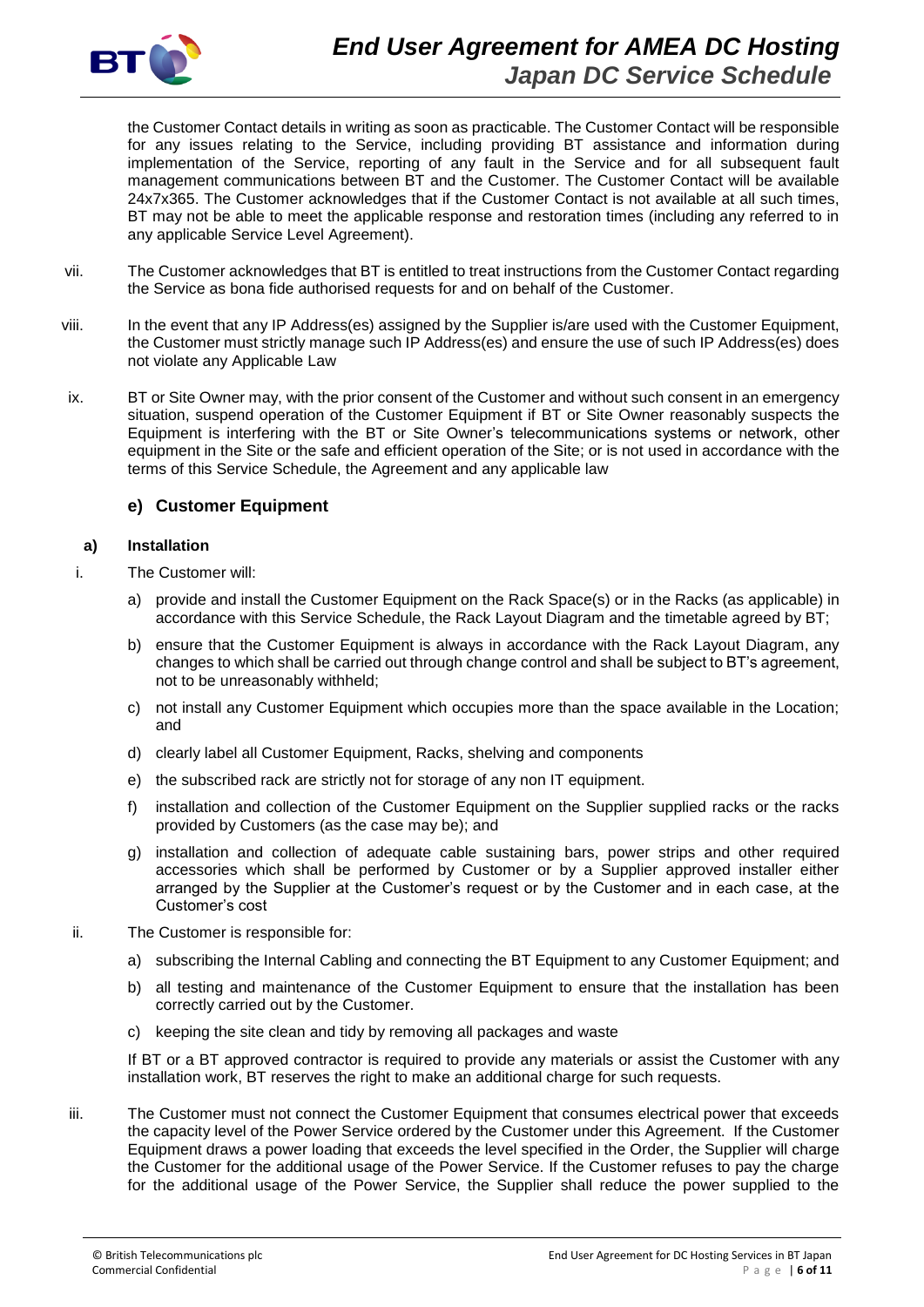

Customer Equipment or disconnect some of the Customer Equipment in order to bring the power loading within the ordered Power Service.

- iv. The Customer must not install Customer Equipment that exceeds the weight loading guidelines of the colocation facilities. If the Customer Equipment weight exceeds the maximum weight loading, the Customer must order additional Footprint or the Supplier may refuse to allow the installation of the Customer Equipment in excess of the maximum loading.
- v. The Customer will not permit any person other than BT or an approved contractor to make any connection or disconnection of the Customer Equipment to the power supply within the Site.
- vi. In the event that the Customer breaches its obligations in relation to Section 5.1.1(b) of this Service Schedule, BT will notify the Customer of such breach and will give the Customer ten (10) days to rectify the situation by either;
	- a) Removing any additional Customer Equipment from the Rack Space; or
	- b) Agree and make relevant alterations to the Rack Layout Diagram with BT;

Where the Customer fails to respond to such notification, BT reserves the right to suspend the Service immediately, BT will contact the Customer to inform that suspension has occurred and the Customer will have a further five (5) days to rectify the situation. Where the Customer fails to do so, BT reserves the right to terminate this Contract with immediate effect in accordance with Clause 19.1(b) of the Terms and Conditions. For the avoidance of doubt, the Customer will remain responsible for payment of the Charges during any period of suspension.

- vii. In the event that the Customer stores Stored Equipment at the Site in accordance with Section 1.3.2 of this Service Schedule, the Customer must:
	- a) advise the DC Helpdesk Centre if the Customer wants to send Stored Equipment to the Site prior to its arrival;
	- b) observe Site specific limitations on the size and weight of the Stored Equipment to be stored and not store any flammables or liquids;
	- c) ensure that the Customer Contact and/or a Visitor is at the Site to receive the Stored Equipment. The Visitor shall be required to check and accept the Stored Equipment and move it to a safe storage location as indicated by BT. In the event that a Visitor is not at the Site to receive the Stored Equipment, BT reserves the right not to accept the Stored Equipment and remove it from the Site; and
	- d) provide BT with a full inventory of the Stored Equipment in such storage. Once BT has agreed to store the Stored Equipment, the Customer must not make any alteration to the list of Stored Equipment provided to BT. Any such alteration must be agreed with BT in advance.

# **b) Maintenance**

- i. The Customer will:
	- a) maintain the Customer Equipment in good working order and keep the Location tidy and free from safety hazards at all times.
	- b) ensure that no installation of, modification, alteration or addition to the Customer Equipment would result in changes to:
		- i. the floor loading that exceed the Maximum Floor Loading;
		- ii. the heat output of the Customer Equipment that exceed the Maximum Heat Output; or
		- iii. the power consumption of the Customer Equipment that exceed the Maximum Power Draw;
	- c) comply with any statutes, regulations and codes of practice applicable to the Customer Equipment or the Site at all times;
	- d) comply with the Site Regulations and any requirements of BT or the Site Owner (as applicable) in relation to the occupation of the Location and the Site from time to time and notified to the Customer;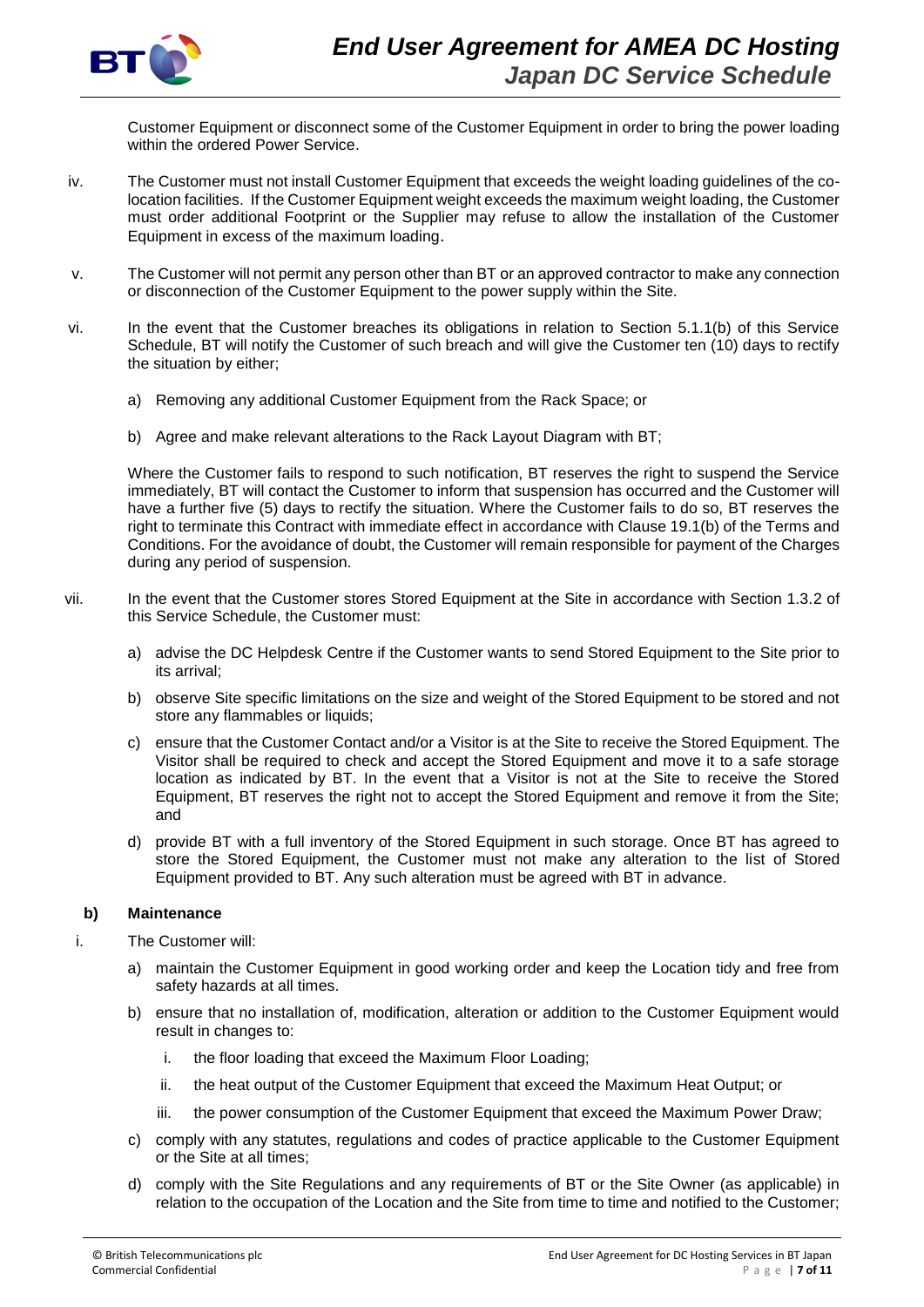

- e) comply with any directions given by BT if any interference occurs between the Customer Equipment and the equipment of a third party. Should, following an investigation undertaken by BT, BT establish, in BT's sole discretion, that the interference is caused by the Customer Equipment, the Customer shall be responsible for the cost of repairing or replacing any damaged equipment belonging to any third party and shall pay such sums on demand to BT or such third party as BT may specify;
- f) not use the Site except for the retention and operation of the Customer Equipment and will make all reasonable endeavours not to cause any injury, damage, nuisance to or interfere with any person or property including (without limitation) the Site and/or any equipment owned by third parties which may from time to time be located at the Site;
- g) not make any alteration or addition (whether structural or non-structural) whatsoever in or to the Site;
- h) not use the Customer Equipment for any illegal or unlawful purpose under any applicable law or in a manner or for a purpose which constitutes a violation or infringement of a third party's rights (including intellectual property rights), or is harmful or detrimental to the reputation of BT or any other party; and
- i) make good any damage or any unauthorised alterations to the Site or equipment of any third party for which the Customer is liable within ten (10) days of a written notice from BT or the Site Owner. If the Customer fails to comply with any such notice, BT may carry out the work and the cost shall be reimbursed by the Customer on demand.
- ii. BT reserves the right, at all times, to:
	- a) inspect and record the condition of the Location; and
	- b) repair, maintain, clean, alter or rebuild any part of the Site.
- iii. BT reserves the right, at all times, on reasonable notice (except in cases of emergency), to;
	- a) remedy any breach of the Customer's obligations under this Service Schedule where the Customer fails to do so within a reasonable time of a verbal request by BT to do so at the Customer's expense; and
	- b) disconnect any part of the Customer Equipment in the case of an emergency without incurring any liability to the Customer or to clients of the Customer.

#### **c) Relocation**

- i. Subject to Section 5.3.2 of this Service Schedule, BT shall have the right exercisable on not less than three (3) months written notice to the Customer to require the Customer Equipment to be moved from its Rack Space and to be installed in another Rack Space in the Site for operational or any other reason. All reasonable costs and expenses incurred in connection with such relocation of the Customer Equipment shall be borne by BT.
- ii. Without prejudice to the rights of BT pursuant to Section 5.3.1 of this Service Schedule, BT agrees that in specifying the time-scale for any relocation of the Customer Equipment, BT shall use reasonable endeavours to consult with the Customer and to specify a time-scale that causes minimum disruption to the operation of the Service and will not be liable for any interruption of the Service arising as a result of such relocation.

#### **d) Removal**

- i. Subject to clause 5.4.3, the Customer must, at its own expense, remove all Customer Equipment and Customer Cross-connects from the Footprint and Site within seven (7) Business Days after the date of expiry or termination of this Agreement. The Customer shall return the Footprint to the Supplier in the same condition as it was on the service commencement date, normal wear and tear excluded.
- ii. BT reserves the right to remove any Customer Equipment at the Customer's expense, for reasons of security, fire, hazards or breach of this Service Schedule. Where practicable, notice will be given but, in extreme emergency cases, Customer Equipment hosted in the Racks may be removed by BT without notice.
- iii. If the Customer fails to remove the Customer Equipment on or before the Service Termination Date, the Parties shall meet to discuss remedial actions and the parties acknowledge that BT has the right to continue to charge customer in accordance with the monthly charges stipulated in the Order.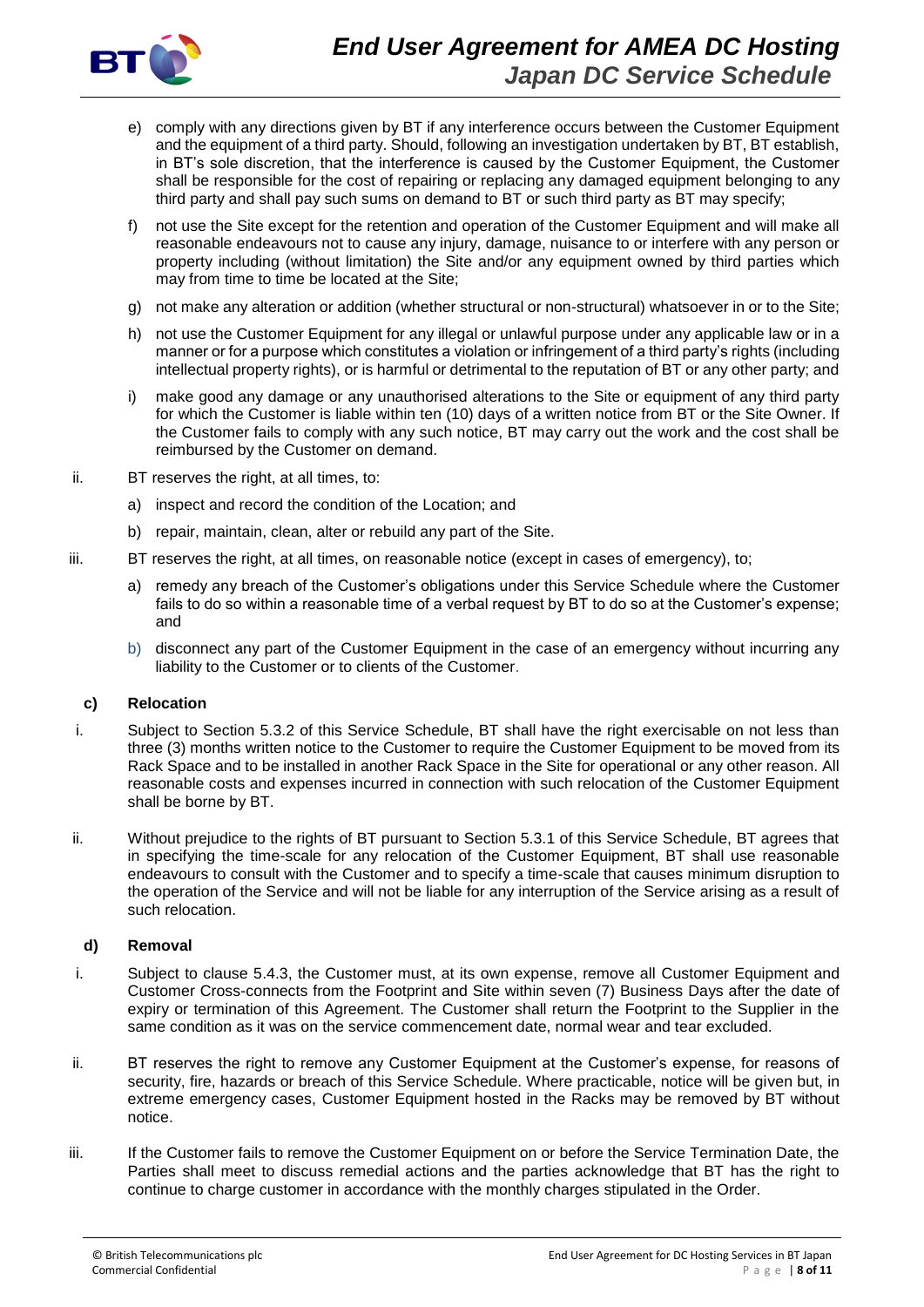

iv. In the event that any works are required to be carried out to reinstate the Footprint and/or any common parts damaged or altered by the Customer, the Customer shall reimburse to BT the reasonable cost of reinstatement works, such cost to be mutually agreed between the Customer and BT.

# **f) Early Termination**

a) The Charges payable by the Customer to BT upon early termination of the Service (within the Minimum Period) shall be 100% of the recurring Charges which would have been payable for the remainder of the Minimum Period had this Service Schedule not been terminated.

# **g) Title**

- a) Title to each item of the Customer Equipment remains with the Customer or its customer, representative, vendor, contractor or affiliate (as the case may be), and BT or Site Owner shall have no right, title or interest in or to the Customer Equipment, except as expressly provided in this Agreement.
- b) Title to the Footprint and other equipment that supports the provision of Footprint and the Service (including but not limited to the racks supplied by the BT or Site Owner, cable trays, patch panels, cage/room partition, electrical systems, air-conditioning systems, fire protection system, security access control system) remains with the Site Owner.
- c) Subject to clause 7.4 and except where the Site owner or manager provides and retains ownership in the Cross-connects, a right to use the cabling in Cross-connects is provided to the Customer on installation. BT or Site Owner grants the Customer a licence during the term of this Agreement to keep the Cross-connects (if any) in the Footprint and to use them for the purposes contemplated by this Agreement
- d) Title to Cross-connects will revert, at no charge, to BT on termination of this Agreement.

### **h) No Lease**

a) This Service Schedule is a service agreement and does not constitute a lease or sublease of real property. The Customer acknowledges and agrees that it has been granted only a limited, nontransferrable, and non-exclusive licence to use the Footprint in accordance with this Agreement.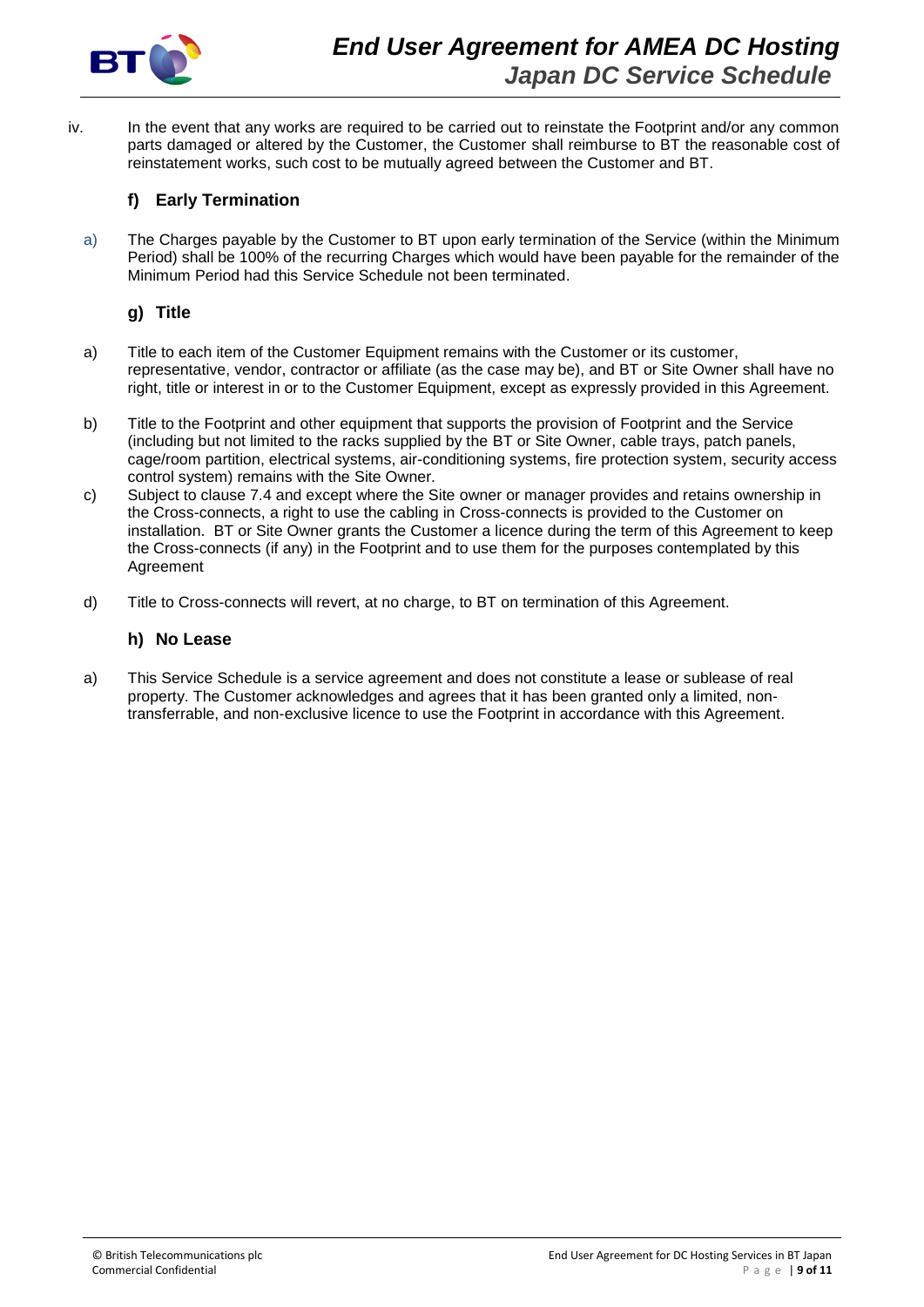

# **BT DATA CENTRE HOSTING SERVICE LEVEL AGREEMENT**

# **1. DATA CENTRE FACILITY AVAILABILITY**

This section of the SLA covers operational status of the Data Centre including electrical power and air conditioning:

#### **1.1. Power Availability**

BT agrees that availability of Power to the Rack will be maintained at 100% over a Month. Unavailability of Power means any interruption that causes the Customer equipment to fail owing to a loss of Power, other than where caused by the Customer, for any period of time.

#### **1.2. Remote Hand**

BT agrees that it will aim to perform a Remote Hands request within 2 hours of the Customer's request during Business Hours, and 4 hours outside Business Hours.

#### **Service Credit Rebate**

If BT fails to meet any one of the obligations set out in Sections 1.1 and 1.2 above, subject to Section 1.4 & 4 of this Service Level Agreement, the Customer is entitled to the following credits, in which the outage(s) occur for the affected component(s) and subjected to BT's maximum credit rebate liability specified in Section 3.

| <b>Items</b>             | <b>Service Level</b>                                   | <b>Credit for Breach of SLA</b> |
|--------------------------|--------------------------------------------------------|---------------------------------|
| Availability of<br>Power | 100% measured over the<br>monthly service period       | Minimum one Day per Incident    |
| Remote Hand<br>Support   | Failure to Provide Service in<br><b>Scheduled Time</b> | Minimum one Day per Incident    |

- **1.3.** The Customer acknowledges that downtime shall not be covered by BT which results from or for any of the following reasons:
	- a) The failure of equipment that is not fully owned and managed by BT;
	- b) Maintenance or service interruptions requested by the Customer;
	- c) Customer's acts or failure to act in a timely and/or proper manner when notified to do so by BT (including, without limitation, Customer's failure to permit entry by BT or make facilities or components available to BT for testing or repair; or otherwise to comply with BT' instructions and service requirements);
	- d) Any disruptions that are not within BT control, e.g. act of natural disasters, loss of power at Customer or the power provider premises, change of political and regulation situation, etc.
		- i. components available to BT for testing or repair; or otherwise to comply with BT' instructions and service requirements);
		- ii. Any disruptions that are not within BT control, e.g. act of natural disasters, loss of connection at Customer or the Telco provider premises, change of political & regulation situation, etc.;

#### **2. MAXIMUM CREDIT REBATE LIABILITY**

The Customer acknowledges and agrees that if BT fails to meet any one of the obligations set out in above Sections 1 ,BT's maximum credit rebate liability in a Calendar Month shall not exceed 50% of the monthly fee as stated in the order.

# **3. EXCLUSIONS TO THE SERVICE LEVEL AGREEMENT**

Notwithstanding anything herein contained to the contrary, Supplier shall not be liable for any failure to perform this SLA (A) if such failure is not solely due to the fault or negligence of BT or its employee(s), agent(s), contractor(s) or licensee(s); or (B) if such failure arises as a result of any decrease of availability or unavailability which is due to (i) inherent defect in the design of any part of the power supply and/or air-conditioning system where such design was specified by the Customer or (ii) inherent defect